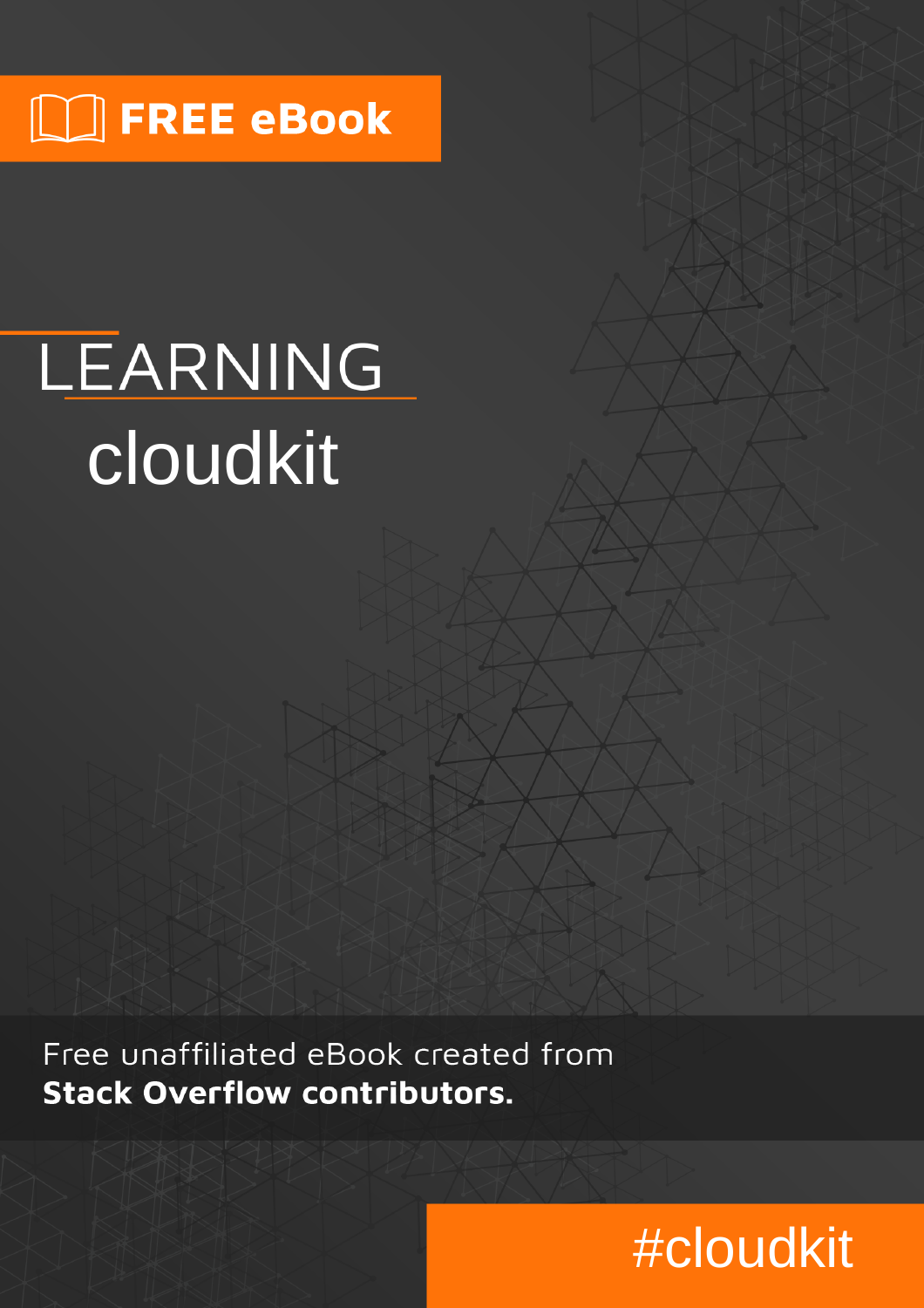### **Table of Contents**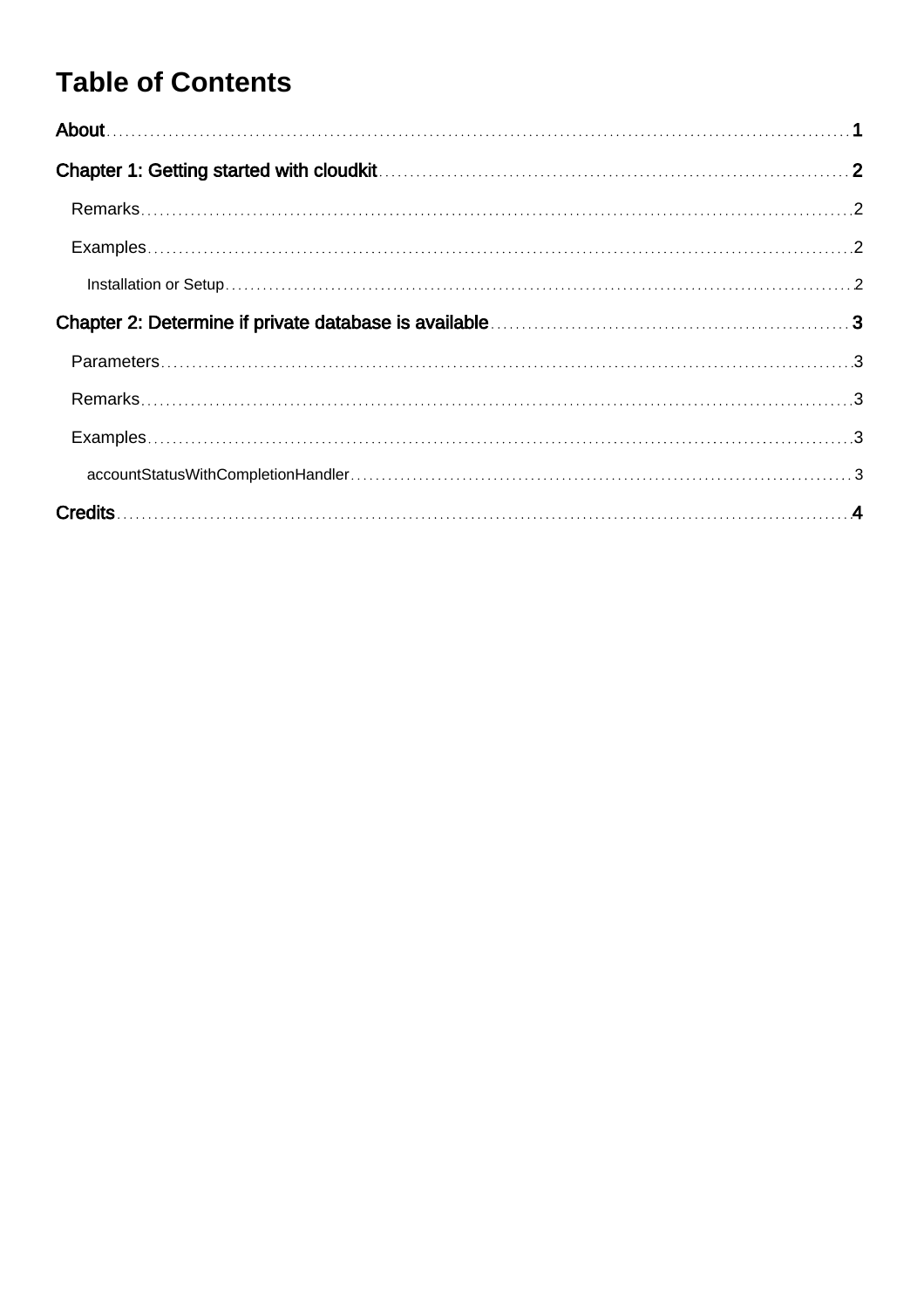<span id="page-2-0"></span>

You can share this PDF with anyone you feel could benefit from it, downloaded the latest version from: [cloudkit](http://riptutorial.com/ebook/cloudkit)

It is an unofficial and free cloudkit ebook created for educational purposes. All the content is extracted from [Stack Overflow Documentation,](https://archive.org/details/documentation-dump.7z) which is written by many hardworking individuals at Stack Overflow. It is neither affiliated with Stack Overflow nor official cloudkit.

The content is released under Creative Commons BY-SA, and the list of contributors to each chapter are provided in the credits section at the end of this book. Images may be copyright of their respective owners unless otherwise specified. All trademarks and registered trademarks are the property of their respective company owners.

Use the content presented in this book at your own risk; it is not guaranteed to be correct nor accurate, please send your feedback and corrections to [info@zzzprojects.com](mailto:info@zzzprojects.com)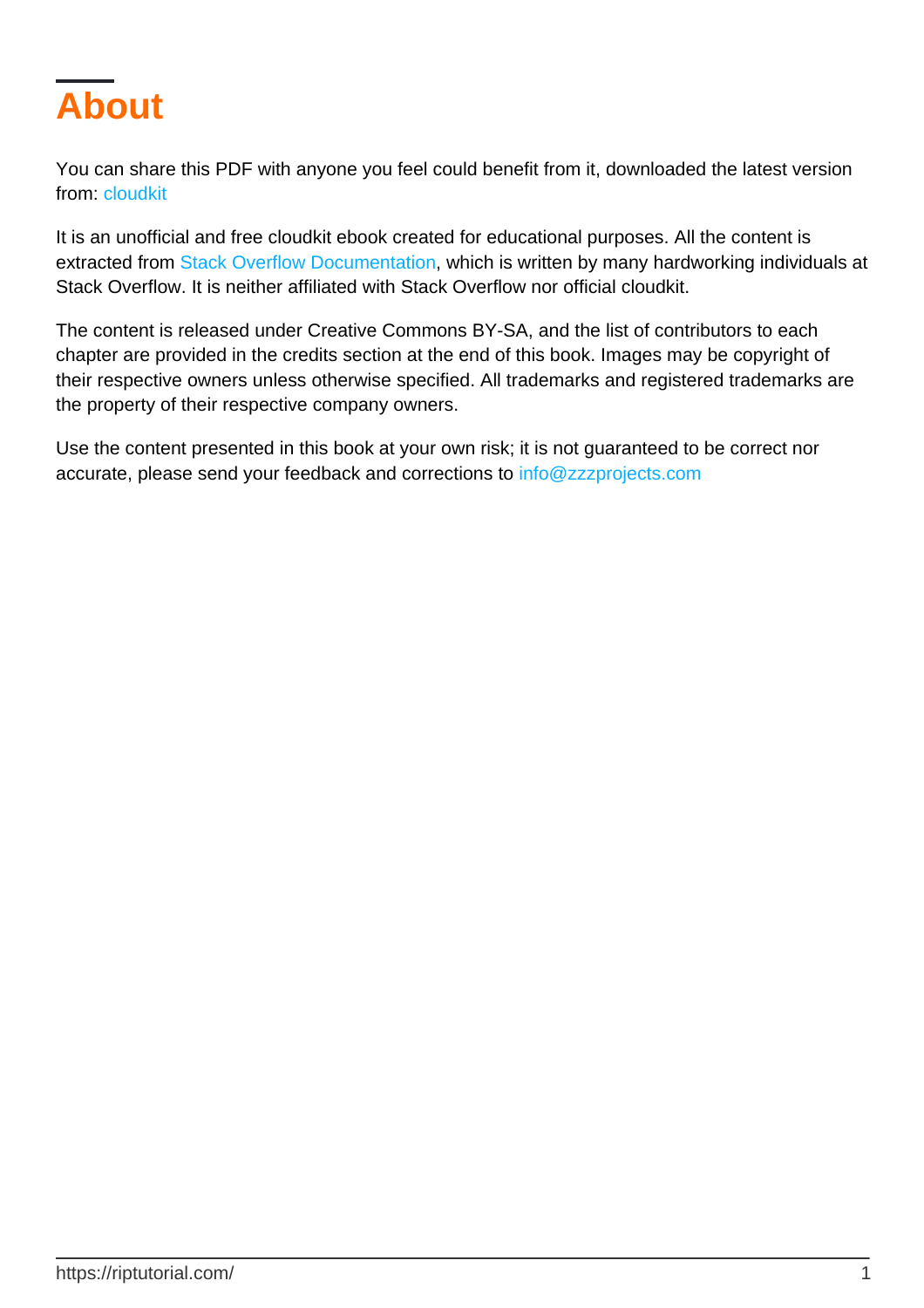### <span id="page-3-0"></span>**Chapter 1: Getting started with cloudkit**

### <span id="page-3-1"></span>**Remarks**

This section provides an overview of what cloudkit is, and why a developer might want to use it.

It should also mention any large subjects within cloudkit, and link out to the related topics. Since the Documentation for cloudkit is new, you may need to create initial versions of those related topics.

### <span id="page-3-2"></span>**Examples**

<span id="page-3-3"></span>**Installation or Setup**

Detailed instructions on getting cloudkit set up or installed.

Read Getting started with cloudkit online: [https://riptutorial.com/cloudkit/topic/5507/getting-started](https://riptutorial.com/cloudkit/topic/5507/getting-started-with-cloudkit)[with-cloudkit](https://riptutorial.com/cloudkit/topic/5507/getting-started-with-cloudkit)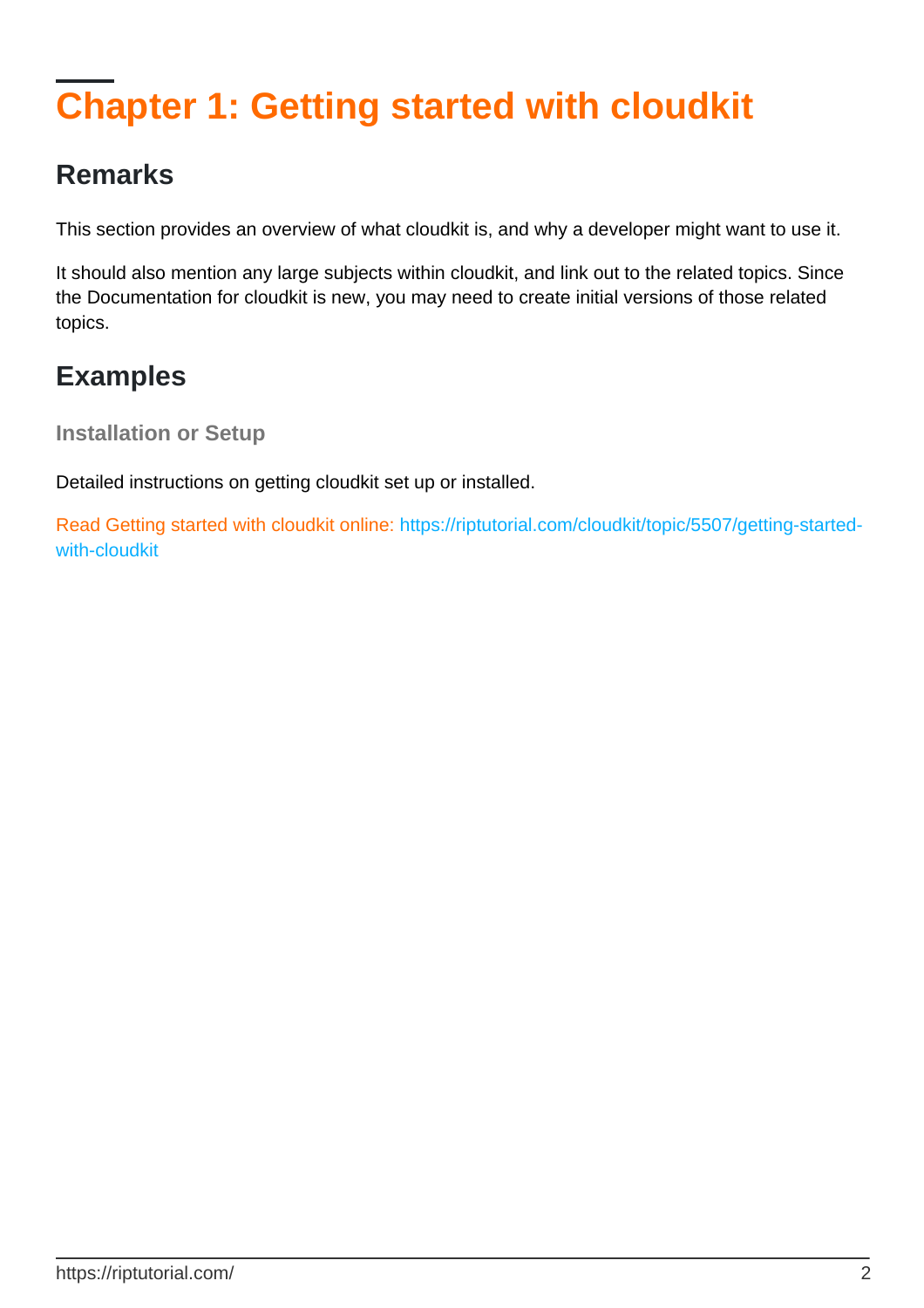### <span id="page-4-0"></span>**Chapter 2: Determine if private database is available**

#### <span id="page-4-1"></span>**Parameters**

| <b>Parameter</b>  | <b>Details</b>                                                                                                                                                    |
|-------------------|-------------------------------------------------------------------------------------------------------------------------------------------------------------------|
| completionHandler | A block that has no return value and takes the following parameters:                                                                                              |
| accountStatus     | The status of the current user's iCloud account.                                                                                                                  |
| error             | An error object or nil if the status is determined successfully. Use the<br>information in the error object to determine whether the problem has a<br>workaround. |

### <span id="page-4-2"></span>**Remarks**

Account status returned can be: couldNotDetermine, available, restricted or noAccount.

The status can change while the app is running, use the NSUbiquityIdentityDidChangeNotification to detect account changes and call this method again to retrieve the status for the new account.

### <span id="page-4-3"></span>**Examples**

#### <span id="page-4-4"></span>**accountStatusWithCompletionHandler**

```
CKContainer.defaultContainer().accountStatusWithCompletionHandler { accountStatus, error in
         if accountStatus == .NoAccount {
             let alert = UIAlertController(title: "Sign in to iCloud", message: "Sign in to
your iCloud account to write records. On the Home screen, launch Settings, tap iCloud, and
enter your Apple ID. Turn iCloud Drive on. If you don't have an iCloud account, tap Create a
new Apple ID.", preferredStyle: .Alert)
            alert.addAction(UIAlertAction(title: "OK", style: .Default, handler: nil))
            self.presentViewController(alert, animated: true, completion: nil)
         } else {
            // User has access to private database here...
         }
     }
```
Read Determine if private database is available online: <https://riptutorial.com/cloudkit/topic/5582/determine-if-private-database-is-available>